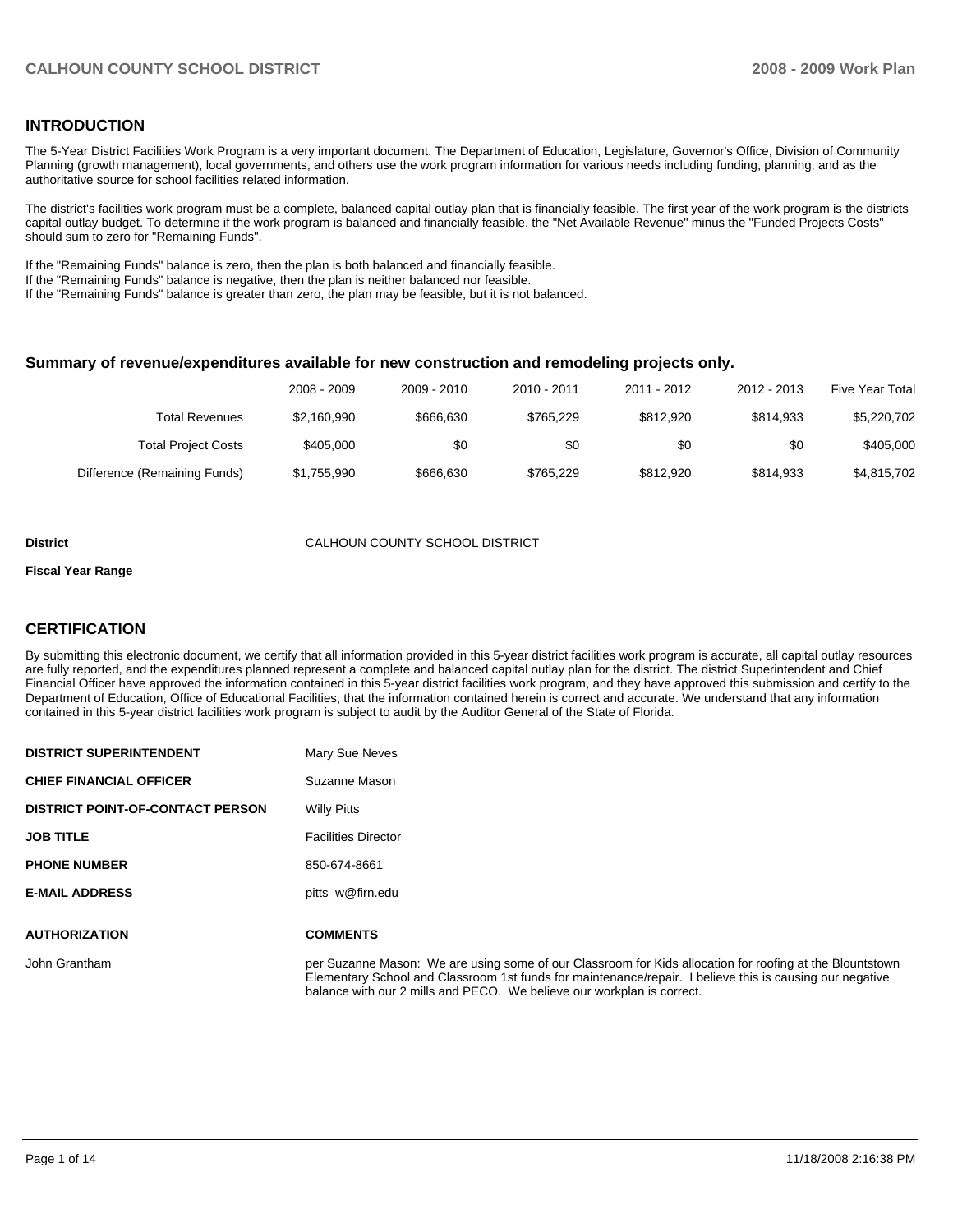# **Expenditures**

#### **Expenditure for Maintenance, Repair and Renovation from 2-Mills and PECO**

Annually, prior to the adoption of the district school budget, each school board must prepare a tentative district facilities work program that includes a schedule of major repair and renovation projects necessary to maintain the educational and ancillary facilities of the district.

| Item                                                                                                                                                                                                                                                       | $2008 - 2009$<br><b>Actual Budget</b> | $2009 - 2010$<br>Projected | 2010 - 2011<br>Projected | 2011 - 2012<br>Projected | 2012 - 2013<br>Projected | <b>Total</b> |  |  |  |  |
|------------------------------------------------------------------------------------------------------------------------------------------------------------------------------------------------------------------------------------------------------------|---------------------------------------|----------------------------|--------------------------|--------------------------|--------------------------|--------------|--|--|--|--|
| <b>HVAC</b>                                                                                                                                                                                                                                                | \$60,000                              | \$0                        | \$0                      | \$0                      | \$0                      | \$60,000     |  |  |  |  |
| Locations: ALTHA PUBLIC SCHOOL                                                                                                                                                                                                                             |                                       |                            |                          |                          |                          |              |  |  |  |  |
| Flooring                                                                                                                                                                                                                                                   | \$0                                   | \$0                        | \$0                      | \$0                      | \$0                      | \$0          |  |  |  |  |
| Locations: No Locations for this expenditure.                                                                                                                                                                                                              |                                       |                            |                          |                          |                          |              |  |  |  |  |
| Roofing                                                                                                                                                                                                                                                    | \$350,000                             | \$0                        | \$0                      | \$0                      | \$0                      | \$350,000    |  |  |  |  |
| Locations: BLOUNTSTOWN ELEMENTARY                                                                                                                                                                                                                          |                                       |                            |                          |                          |                          |              |  |  |  |  |
| Safety to Life                                                                                                                                                                                                                                             | \$10,000                              | \$0                        | \$0                      | \$0                      | \$0                      | \$10,000     |  |  |  |  |
| ADMINISTRATION ANNEX, ALTHA PUBLIC SCHOOL, BLOUNTSTOWN ELEMENTARY, BLOUNTSTOWN MIDDLE, BLOUNTSTOWN<br>Locations:<br>SENIOR HIGH, CALHOUN ADULT SCHOOL, CALHOUN SUPERINTENDENT'S OFFICE, CARR ELEMENTARY & MIDDLE,<br><b>TRANSPORTATION AND MAINTENANCE</b> |                                       |                            |                          |                          |                          |              |  |  |  |  |
| Fencing                                                                                                                                                                                                                                                    | \$19,000                              | \$0                        | \$0                      | \$0                      | \$0                      | \$19,000     |  |  |  |  |
| Locations: ALTHA PUBLIC SCHOOL, BLOUNTSTOWN ELEMENTARY, BLOUNTSTOWN MIDDLE, BLOUNTSTOWN SENIOR HIGH, CALHOUN ADULT<br>SCHOOL, CARR ELEMENTARY & MIDDLE, TRANSPORTATION AND MAINTENANCE                                                                     |                                       |                            |                          |                          |                          |              |  |  |  |  |
| Parking                                                                                                                                                                                                                                                    | \$0                                   | \$0                        | \$0                      | \$0                      | \$0                      | \$0          |  |  |  |  |
| Locations: No Locations for this expenditure.                                                                                                                                                                                                              |                                       |                            |                          |                          |                          |              |  |  |  |  |
| Electrical                                                                                                                                                                                                                                                 | \$0                                   | \$0                        | \$0                      | \$0                      | \$0                      | \$0          |  |  |  |  |
| Locations: No Locations for this expenditure.                                                                                                                                                                                                              |                                       |                            |                          |                          |                          |              |  |  |  |  |
| Fire Alarm                                                                                                                                                                                                                                                 | \$10,000                              | \$0                        | \$0                      | \$0 <sub>1</sub>         | \$0                      | \$10,000     |  |  |  |  |
| Locations: ALTHA PUBLIC SCHOOL, BLOUNTSTOWN ELEMENTARY, BLOUNTSTOWN MIDDLE, BLOUNTSTOWN SENIOR HIGH, CALHOUN ADULT<br>SCHOOL, CARR ELEMENTARY & MIDDLE, TRANSPORTATION AND MAINTENANCE                                                                     |                                       |                            |                          |                          |                          |              |  |  |  |  |
| Telephone/Intercom System                                                                                                                                                                                                                                  | \$5,000                               | \$0                        | \$0                      | \$0                      | \$0                      | \$5,000      |  |  |  |  |
| Locations: ADMINISTRATION ANNEX, ALTHA PUBLIC SCHOOL, BLOUNTSTOWN ELEMENTARY, BLOUNTSTOWN MIDDLE, BLOUNTSTOWN<br>SENIOR HIGH, CALHOUN ADULT SCHOOL, CALHOUN SUPERINTENDENT'S OFFICE, CARR ELEMENTARY & MIDDLE,<br>TRANSPORTATION AND MAINTENANCE           |                                       |                            |                          |                          |                          |              |  |  |  |  |
| <b>Closed Circuit Television</b>                                                                                                                                                                                                                           | \$0                                   | \$0                        | \$0                      | \$0                      | \$0                      | \$0          |  |  |  |  |
| Locations: No Locations for this expenditure.                                                                                                                                                                                                              |                                       |                            |                          |                          |                          |              |  |  |  |  |
| Paint                                                                                                                                                                                                                                                      | \$10,000                              | \$0                        | \$0                      | \$0                      | \$0                      | \$10,000     |  |  |  |  |
| Locations: ADMINISTRATION ANNEX, ALTHA PUBLIC SCHOOL, BLOUNTSTOWN ELEMENTARY, BLOUNTSTOWN MIDDLE, BLOUNTSTOWN<br>SENIOR HIGH, CARR ELEMENTARY & MIDDLE, TRANSPORTATION AND MAINTENANCE                                                                     |                                       |                            |                          |                          |                          |              |  |  |  |  |
| Maintenance/Repair                                                                                                                                                                                                                                         | \$307,112                             | \$0                        | \$0                      | \$0                      | \$0                      | \$307,112    |  |  |  |  |
| ADMINISTRATION ANNEX, ALTHA PUBLIC SCHOOL, BLOUNTSTOWN ELEMENTARY, BLOUNTSTOWN MIDDLE, BLOUNTSTOWN<br>Locations:<br>SENIOR HIGH, CALHOUN ADULT SCHOOL, CARR ELEMENTARY & MIDDLE, TRANSPORTATION AND MAINTENANCE                                            |                                       |                            |                          |                          |                          |              |  |  |  |  |
| <b>Sub Total:</b>                                                                                                                                                                                                                                          | \$771,112                             | \$0                        | \$0                      | \$0                      | \$0                      | \$771,112    |  |  |  |  |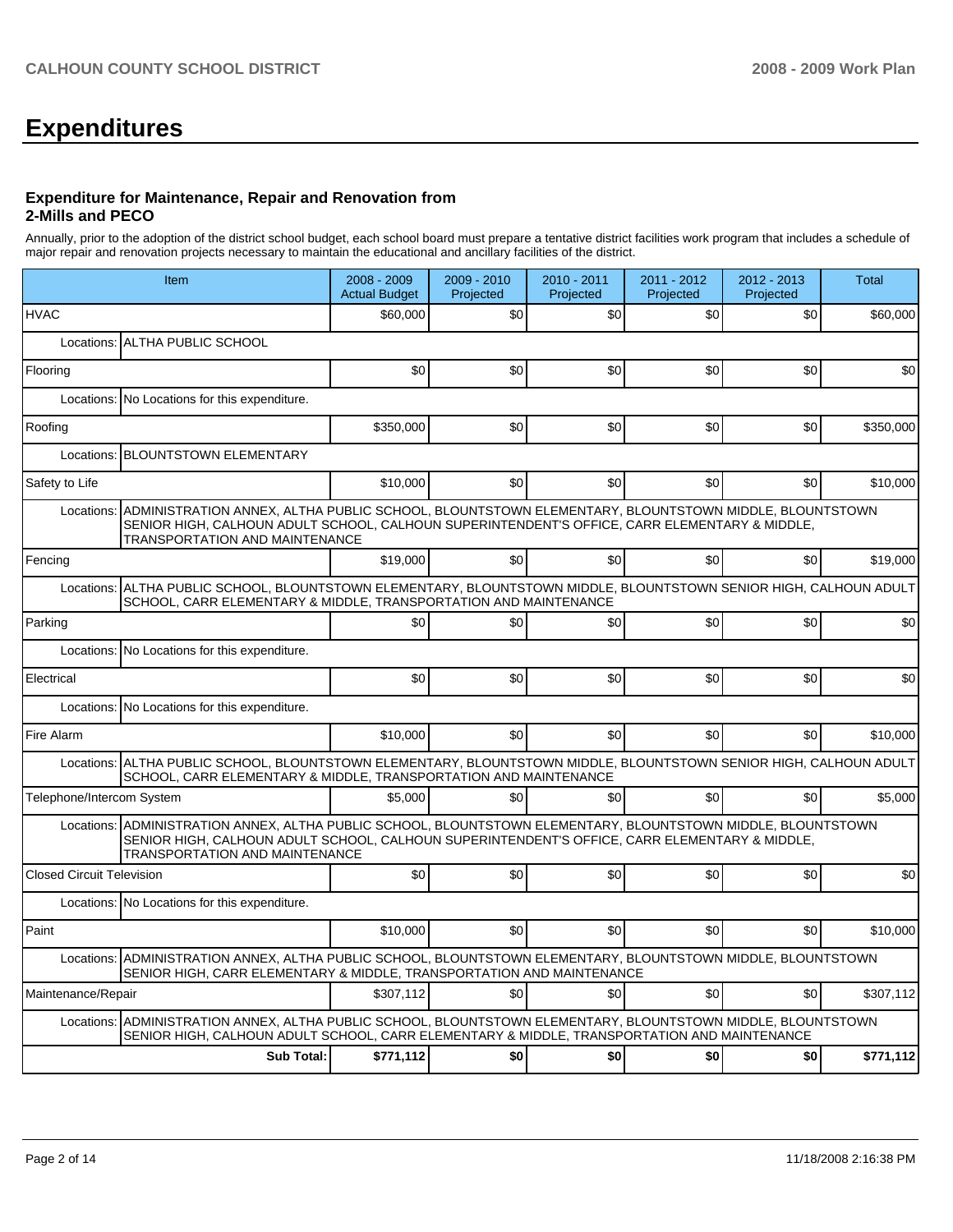## **CALHOUN COUNTY SCHOOL DISTRICT 2008 - 2009 Work Plan**

| <b>PECO Maintenance Expenditures</b> | \$174,620 | \$185,007   | \$247,606   | \$234,219     | \$233,401   | \$1,074,853 |
|--------------------------------------|-----------|-------------|-------------|---------------|-------------|-------------|
| Two Mill Sub Total:                  | \$631,492 | (\$185,007) | (\$247,606) | $(\$234,219)$ | (\$233,401) | (\$268,741) |

|                  | Other Items                                                | $2008 - 2009$<br><b>Actual Budget</b> | $2009 - 2010$<br>Projected | $2010 - 2011$<br>Projected | $2011 - 2012$<br>Projected | $2012 - 2013$<br>Projected | <b>Total</b> |
|------------------|------------------------------------------------------------|---------------------------------------|----------------------------|----------------------------|----------------------------|----------------------------|--------------|
| Covered Walkways |                                                            | \$35,000                              | \$0                        | 30                         | \$0                        | \$0 <sub>1</sub>           | \$35,000     |
|                  | Locations BLOUNTSTOWN ELEMENTARY, CARR ELEMENTARY & MIDDLE |                                       |                            |                            |                            |                            |              |
|                  | Total:                                                     | \$806,112                             | \$0                        | \$0 <sub>1</sub>           | \$0                        | \$OI                       | \$806,112    |

## **Local Two Mill Expenditure For Maintenance, Repair and Renovation**

Anticipated expenditures expected from local funding sources over the years covered by the current work plan.

| Item                                    | $2008 - 2009$<br><b>Actual Budget</b> | 2009 - 2010<br>Projected | $2010 - 2011$<br>Projected | $2011 - 2012$<br>Projected | $2012 - 2013$<br>Projected | <b>Total</b> |
|-----------------------------------------|---------------------------------------|--------------------------|----------------------------|----------------------------|----------------------------|--------------|
| Remaining Maint and Repair from 2 Mills | \$631,492                             | (\$185,007)              | (\$247,606)                | (\$234,219)                | (\$233,401)                | (\$268,741)  |
| Maintenance/Repair Salaries             | \$0                                   | \$0                      | \$0                        | \$0                        | \$0                        | \$0          |
| <b>School Bus Purchases</b>             | \$0                                   | \$0                      | \$0                        | \$0                        | \$0                        | \$0          |
| Other Vehicle Purchases                 | \$0                                   | \$0                      | \$0                        | \$0                        | \$0                        | \$0          |
| Capital Outlay Equipment                | \$0                                   | \$0                      | \$0                        | \$0                        | \$0                        | \$0          |
| Rent/Lease Payments                     | \$0                                   | \$0                      | \$0                        | \$0                        | \$0                        | \$0          |
| <b>COP Debt Service</b>                 | \$0                                   | \$0                      | \$0                        | \$0                        | \$0                        | \$0          |
| Rent/Lease Relocatables                 | \$0                                   | \$0                      | \$0                        | \$0                        | \$0                        | \$0          |
| Environmental Problems                  | \$0                                   | \$0                      | \$0                        | \$0                        | \$0                        | \$0          |
| s.1011.14 Debt Service                  | \$0                                   | \$0                      | \$0                        | \$0                        | \$0                        | \$0          |
| <b>Special Facilities Account</b>       | \$0                                   | \$0                      | \$0                        | \$0                        | \$0                        | \$0          |
| Property/Casualty Premiums              | \$141,116                             | \$0                      | \$0                        | \$0                        | \$0                        | \$141,116    |
| <b>Local Expenditure Totals:</b>        | \$772,608                             | (\$185,007)              | (\$247,606)                | (\$234,219)                | (\$233,401)                | (\$127,625)  |

## **Revenue**

## **2 Mill Revenue Source**

Schedule of Estimated Capital Outlay Revenue from each currently approved source which is estimated to be available for expenditures on the projects included in the tentative district facilities work program. All amounts are NET after considering carryover balances, interest earned, new COP's, 1011.14 and 1011.15 loans, etc. Districts cannot use 2-Mill funds for salaries except for those explicitly associated with maintenance/repair projects. (1011.71 (5), F.S.)

| Item                                                                                | Fund | $2008 - 2009$<br><b>Actual Value</b> | $2009 - 2010$<br>Projected | $2010 - 2011$<br>Projected | $2011 - 2012$<br>Projected | $2012 - 2013$<br>Projected | Total           |
|-------------------------------------------------------------------------------------|------|--------------------------------------|----------------------------|----------------------------|----------------------------|----------------------------|-----------------|
| $(1)$ Non-exempt property<br>lassessed valuation                                    |      | \$382,416,614                        | \$361,297,523              | \$386,656,345              | \$425,160,467              | \$451,145,583              | \$2,006,676,532 |
| $(2)$ The Millege projected for<br>I discretionary capital outlay per<br>Is.1011.71 |      | 1.41                                 | 1.00                       | 1.00                       | 1.00                       | 1.00 <sub>l</sub>          |                 |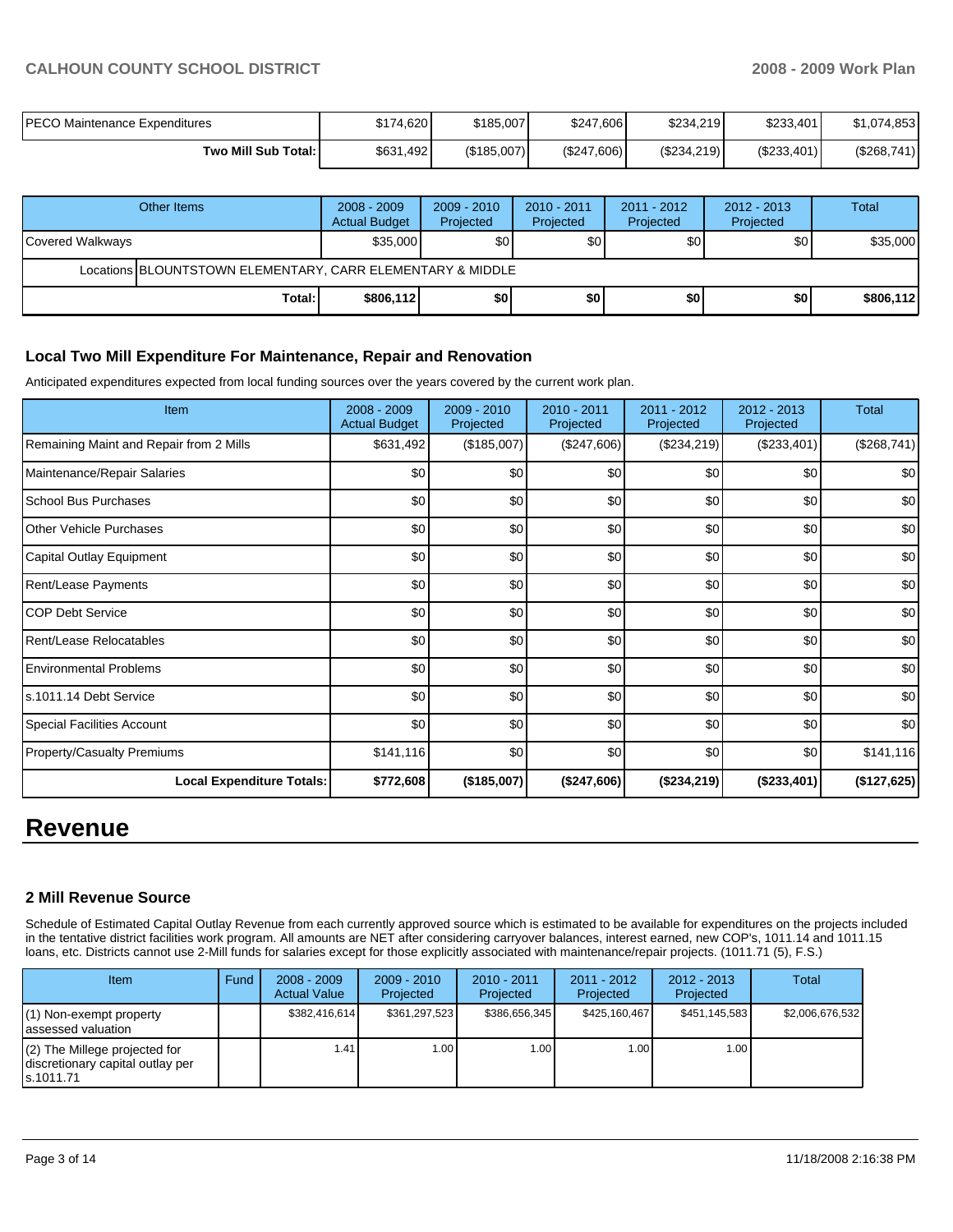| (3) Full value of the 2-Mill<br>I discretionary capital outlay per<br>ls.1011.71 |     | \$635.768 | \$600.657 | \$642.816 | \$706.829 | \$750.030 | \$3,336,100 |
|----------------------------------------------------------------------------------|-----|-----------|-----------|-----------|-----------|-----------|-------------|
| (4) Value of the portion of the 2-<br>Mills ACTUALLY levied                      | 370 | \$512.247 | \$343.233 | \$367.324 | \$403.902 | \$428.588 | \$2.055.294 |
| $(5)$ Difference of lines (3) and (4)                                            |     | \$123.521 | \$257.424 | \$275.492 | \$302.927 | \$321.442 | \$1.280.806 |

## **PECO Revenue Source**

The figure in the row designated "PECO Maintenance" will be subtracted from funds available for new construction because PECO maintenance dollars cannot be used for new construction.

| Item                                 | Fund         | $2008 - 2009$<br><b>Actual Budget</b> | $2009 - 2010$<br>Projected | $2010 - 2011$<br>Projected | 2011 - 2012<br>Projected | $2012 - 2013$<br>Projected | Total       |
|--------------------------------------|--------------|---------------------------------------|----------------------------|----------------------------|--------------------------|----------------------------|-------------|
| <b>IPECO New Construction</b>        | 340 <b>I</b> | \$156.817                             | \$0                        | \$11.909                   | \$36.409                 | \$14.554                   | \$219,689   |
| <b>PECO Maintenance Expenditures</b> |              | \$174.620                             | \$185,007                  | \$247.606                  | \$234.219                | \$233,401                  | \$1,074,853 |
|                                      |              | \$331,437                             | \$185,007                  | \$259.515                  | \$270.628                | \$247,955                  | \$1,294,542 |

## **CO & DS Revenue Source**

Revenue from Capital Outlay and Debt Service funds.

| <b>Item</b>                                        | Fund | $2008 - 2009$<br><b>Actual Budget</b> | $2009 - 2010$<br>Projected | $2010 - 2011$<br>Projected | $2011 - 2012$<br>Projected | $2012 - 2013$<br>Projected | Total     |
|----------------------------------------------------|------|---------------------------------------|----------------------------|----------------------------|----------------------------|----------------------------|-----------|
| ICO & DS Cash Flow-through<br><b>I</b> Distributed | 360  | \$65,308                              | \$65,308                   | \$65,308                   | \$65,308                   | \$65,308                   | \$326,540 |
| ICO & DS Interest on<br>Undistributed CO           | 360  | \$1,629                               | \$1,629                    | \$1,629                    | \$1.629                    | \$1,629                    | \$8,145   |
|                                                    |      | \$66,937                              | \$66,937                   | \$66,937                   | \$66.937                   | \$66,937                   | \$334,685 |

#### **Fair Share Revenue Source**

All legally binding commitments for proportionate fair-share mitigation for impacts on public school facilities must be included in the 5-year district work program.

Nothing reported for this section.

#### **Sales Surtax Referendum**

Specific information about any referendum for a 1-cent or ½-cent surtax referendum during the previous year.

**Did the school district hold a surtax referendum during the past fiscal year 2007 - 2008?** Yes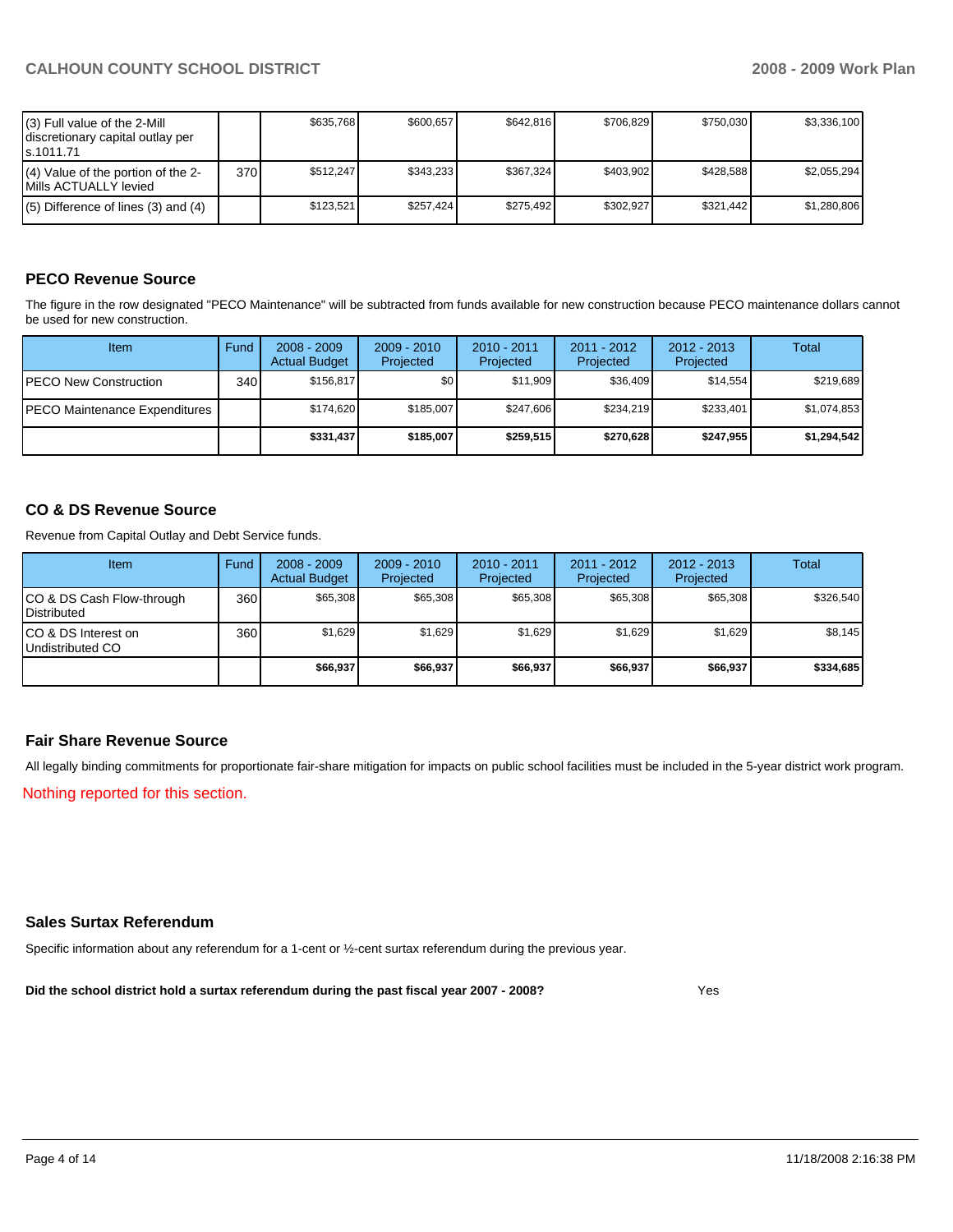## **CALHOUN COUNTY SCHOOL DISTRICT 2008 - 2009 Work Plan**

| <b>Sales Surtax Type:</b>                                                   | <b>Half Cent Sales Surtax</b> |
|-----------------------------------------------------------------------------|-------------------------------|
| Date of Election:                                                           | 1/29/2008                     |
| Date of Expiration:                                                         | 12/31/2018                    |
| <b>Anticipated Revenue Start Date:</b>                                      | 1/1/2009                      |
| <b>Anticipated Revenue End Date:</b>                                        | 12/31/2018                    |
| <b>Estimated Annualized Revenue:</b>                                        | \$260,000                     |
| Total \$ Amount Projected to be Received for the<br><b>Duration of Tax:</b> | \$2,600,000                   |
| Number of Yeraas Tax In Effect:                                             | 10                            |
| <b>Percentage of Vote FOR:</b>                                              | 50 %                          |
| <b>Percentage of Vote AGAINST:</b>                                          | 50 %                          |

## **Additional Revenue Source**

Any additional revenue sources

| Item                                                                                                   | 2008 - 2009<br><b>Actual Value</b> | $2009 - 2010$<br>Projected | $2010 - 2011$<br>Projected | 2011 - 2012<br>Projected | 2012 - 2013<br>Projected | <b>Total</b> |
|--------------------------------------------------------------------------------------------------------|------------------------------------|----------------------------|----------------------------|--------------------------|--------------------------|--------------|
| Proceeds from a s.1011.14/15 F.S. Loans                                                                | \$0                                | \$0                        | \$0                        | \$0                      | \$0                      | \$0          |
| District Bonds - Voted local bond<br>referendum proceeds per s.9, Art VII<br><b>State Constitution</b> | \$0                                | \$0                        | \$0                        | \$0                      | \$0                      | \$0          |
| Proceeds from Special Act Bonds                                                                        | \$0                                | \$0                        | \$0                        | \$0                      | \$0                      | \$0          |
| Estimated Revenue from CO & DS Bond<br>Sale                                                            | \$0                                | \$0                        | \$0                        | \$0                      | \$0                      | \$0          |
| <b>Proceeds from Voted Capital</b><br>Improvements millage                                             | \$0                                | \$0                        | \$0                        | \$0                      | \$0                      | \$0          |
| Other Revenue for Other Capital Projects                                                               | \$2,035,000                        | \$0                        | \$0                        | \$0                      | \$0                      | \$2,035,000  |
| Proceeds from 1/2 cent sales surtax<br>authorized by school board                                      | \$0                                | \$0                        | \$0                        | \$0                      | \$0                      | \$0          |
| Proceeds from local governmental<br>infrastructure sales surtax                                        | \$0                                | \$0                        | \$0                        | \$0                      | \$0                      | \$0          |
| Proceeds from Certificates of<br>Participation (COP's) Sale                                            | \$0                                | \$0                        | \$0                        | \$0                      | \$0                      | \$0          |
| Classrooms First Bond proceeds amount<br>authorized in FY 1997-98                                      | \$71,453                           | \$71,453                   | \$71,453                   | \$71,453                 | \$71,453                 | \$357,265    |
| Classrooms for Kids                                                                                    | \$419,091                          | \$0                        | \$0                        | \$0                      | \$0                      | \$419,091    |
| <b>District Equity Recognition</b>                                                                     | \$0                                | \$0                        | \$0                        | \$0                      | \$0                      | \$0          |
| <b>Federal Grants</b>                                                                                  | \$0                                | \$0                        | \$0                        | \$0                      | \$0                      | \$0          |
| Proportionate share mitigation (actual<br>cash revenue only, not in kind donations)                    | \$0                                | \$0                        | \$0                        | \$0                      | \$0                      | \$0          |
| Impact fees received                                                                                   | \$0                                | \$0                        | \$0                        | \$0                      | \$0                      | \$0          |
| <b>Private donations</b>                                                                               | \$0                                | \$0                        | \$0                        | \$0                      | \$0                      | \$0          |
| Grants from local governments or not-for-<br>profit organizations                                      | \$0                                | \$0                        | \$0                        | \$0                      | \$0                      | \$0          |
| Interest, Including Profit On Investment                                                               | \$0                                | \$0                        | \$0                        | \$0                      | \$0                      | \$0          |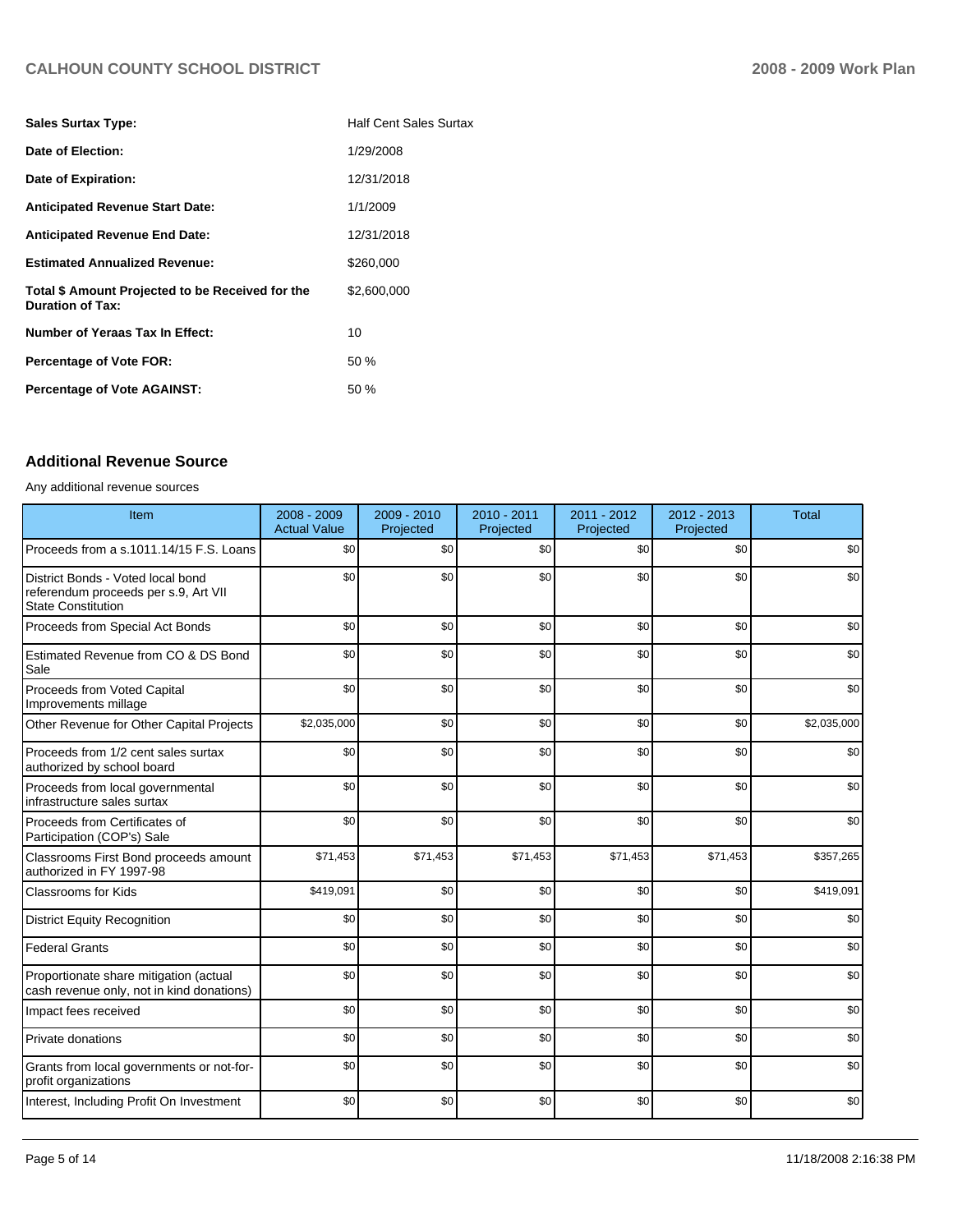## **CALHOUN COUNTY SCHOOL DISTRICT 2008 - 2009 Work Plan**

| Revenue from Bonds pledging proceeds<br>from 1 cent or 1/2 cent Sales Surtax | \$0         | \$0      | \$0      | \$0              | \$0              | \$0              |
|------------------------------------------------------------------------------|-------------|----------|----------|------------------|------------------|------------------|
| Fund Balance Carried Forward                                                 | \$292,762   | \$0      | \$0      | \$0 <sub>1</sub> | <b>SO</b>        | \$292,762        |
| Obligated Fund Balance Carried Forward                                       | (\$620,709) | \$0      | \$0      | \$0              | <b>SO</b>        | $(\$620,709)$    |
| Special Facilities Account                                                   | \$0         | \$0      | \$0      | \$0              | \$0 <sub>1</sub> | \$0 <sub>1</sub> |
| 10ne Cent - 1/2 Cent Sales Surtax Debt<br><b>I</b> Service                   | \$0         | \$0      | \$0      | \$0              | \$0              | \$0              |
| <b>Subtotal</b>                                                              | \$2,197,597 | \$71,453 | \$71,453 | \$71,453         | \$71,453         | \$2,483,409      |

## **Total Revenue Summary**

| <b>Item Name</b>                                        | $2008 - 2009$<br><b>Budget</b> | $2009 - 2010$<br>Projected | $2010 - 2011$<br>Projected | 2011 - 2012<br>Projected | $2012 - 2013$<br>Projected | <b>Five Year Total</b> |
|---------------------------------------------------------|--------------------------------|----------------------------|----------------------------|--------------------------|----------------------------|------------------------|
| Local Two Mill Discretionary Capital<br>Outlay Revenue  | \$512,247                      | \$343,233                  | \$367.324                  | \$403,902                | \$428,588                  | \$2,055,294            |
| IPECO and 2 Mill Maint and Other 2 Mill<br>Expenditures | (\$772,608)                    | \$185.007                  | \$247.606                  | \$234.219                | \$233.401                  | \$127.625              |
| IPECO Maintenance Revenue                               | \$174.620                      | \$185.007                  | \$247.606                  | \$234.219                | \$233,401                  | \$1,074,853            |
| <b>Available 2 Mill for New Construction</b>            | (\$260,361)                    | \$528.240                  | \$614.930                  | \$638.121                | \$661,989                  | \$2,182,919            |

| <b>Item Name</b>                      | $2008 - 2009$<br><b>Budget</b> | $2009 - 2010$<br>Projected | $2010 - 2011$<br>Projected | 2011 - 2012<br>Projected | $2012 - 2013$<br>Projected | <b>Five Year Total</b> |
|---------------------------------------|--------------------------------|----------------------------|----------------------------|--------------------------|----------------------------|------------------------|
| ICO & DS Revenue                      | \$66,937                       | \$66,937                   | \$66,937                   | \$66,937                 | \$66,937                   | \$334,685              |
| <b>IPECO New Construction Revenue</b> | \$156,817                      | \$0                        | \$11,909                   | \$36,409                 | \$14,554                   | \$219,689              |
| IOther/Additional Revenue             | \$2,197,597                    | \$71,453                   | \$71,453                   | \$71,453                 | \$71,453                   | \$2,483,409            |
| <b>Total Additional Revenue</b>       | \$2,421,351                    | \$138,390                  | \$150,299                  | \$174,799                | \$152,944                  | \$3,037,783            |
| <b>Total Available Revenue</b>        | \$2,160,990                    | \$666,630                  | \$765.229                  | \$812,920                | \$814,933                  | \$5,220,702            |

# **Project Schedules**

## **Capacity Project Schedules**

A schedule of capital outlay projects necessary to ensure the availability of satisfactory classrooms for the projected student enrollment in K-12 programs.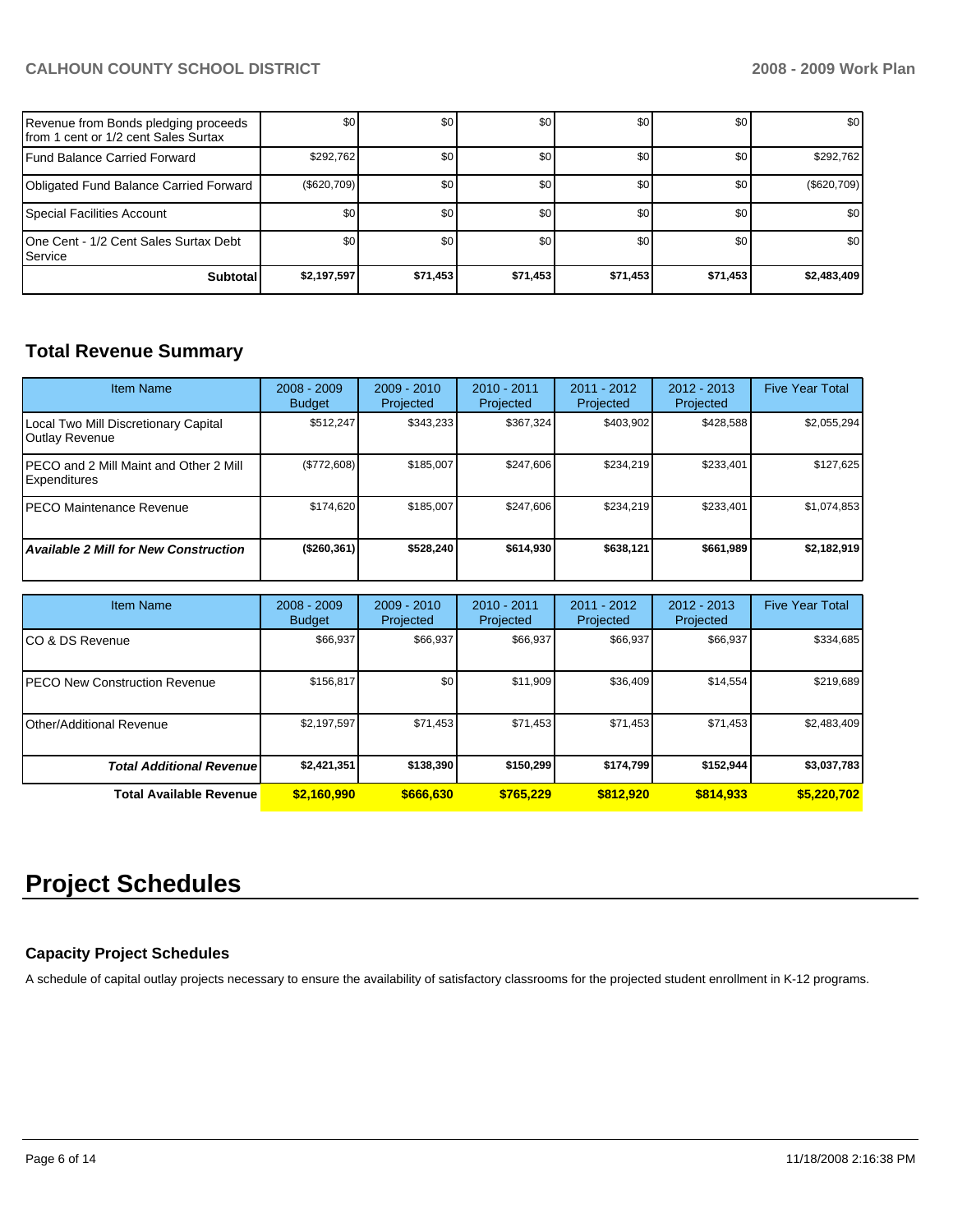Nothing reported for this section.

| <b>Planned Cost:</b>     |  |  |  |
|--------------------------|--|--|--|
| <b>Student Stations:</b> |  |  |  |
| <b>Total Classrooms:</b> |  |  |  |
| Gross Sq Ft:             |  |  |  |

#### **Other Project Schedules**

Major renovations, remodeling, and additions of capital outlay projects that do not add capacity to schools.

| <b>Project Description</b>                                                  | Location                                      | $2008 - 2009$<br>Actual Budget | $2009 - 2010$<br>Projected | 2010 - 2011<br>Projected | 2011 - 2012<br>Projected | $2012 - 2013$<br>Projected | Total         | Funded |
|-----------------------------------------------------------------------------|-----------------------------------------------|--------------------------------|----------------------------|--------------------------|--------------------------|----------------------------|---------------|--------|
| replace 6 old relocatable<br>Iclassrooms with new<br>relocatable classrooms | <b>CARR ELEMENTARY &amp;</b><br><b>MIDDLE</b> | \$350,000                      | \$0                        | \$0 <sub>1</sub>         | \$0                      | \$0                        | \$350,000 Yes |        |
| Storeroom                                                                   | <b>CARR ELEMENTARY &amp;</b><br><b>MIDDLE</b> | \$35,000                       | \$0                        | \$0 <sub>1</sub>         | \$0                      | \$0                        | \$35,000 Yes  |        |
| Dressing Room                                                               | ALTHA PUBLIC SCHOOL                           | \$20,000                       | \$0 <sub>1</sub>           | \$0 <sub>1</sub>         | \$0                      | \$0                        | \$20,000 Yes  |        |
|                                                                             |                                               | \$405,000                      | \$0                        | \$0                      | \$0                      | \$0                        | \$405,000     |        |

## **Additional Project Schedules**

Any projects that are not identified in the last approved educational plant survey.

Nothing reported for this section.

## **Non Funded Growth Management Project Schedules**

Schedule indicating which projects, due to planned development, that CANNOT be funded from current revenues projected over the next five years.

Nothing reported for this section.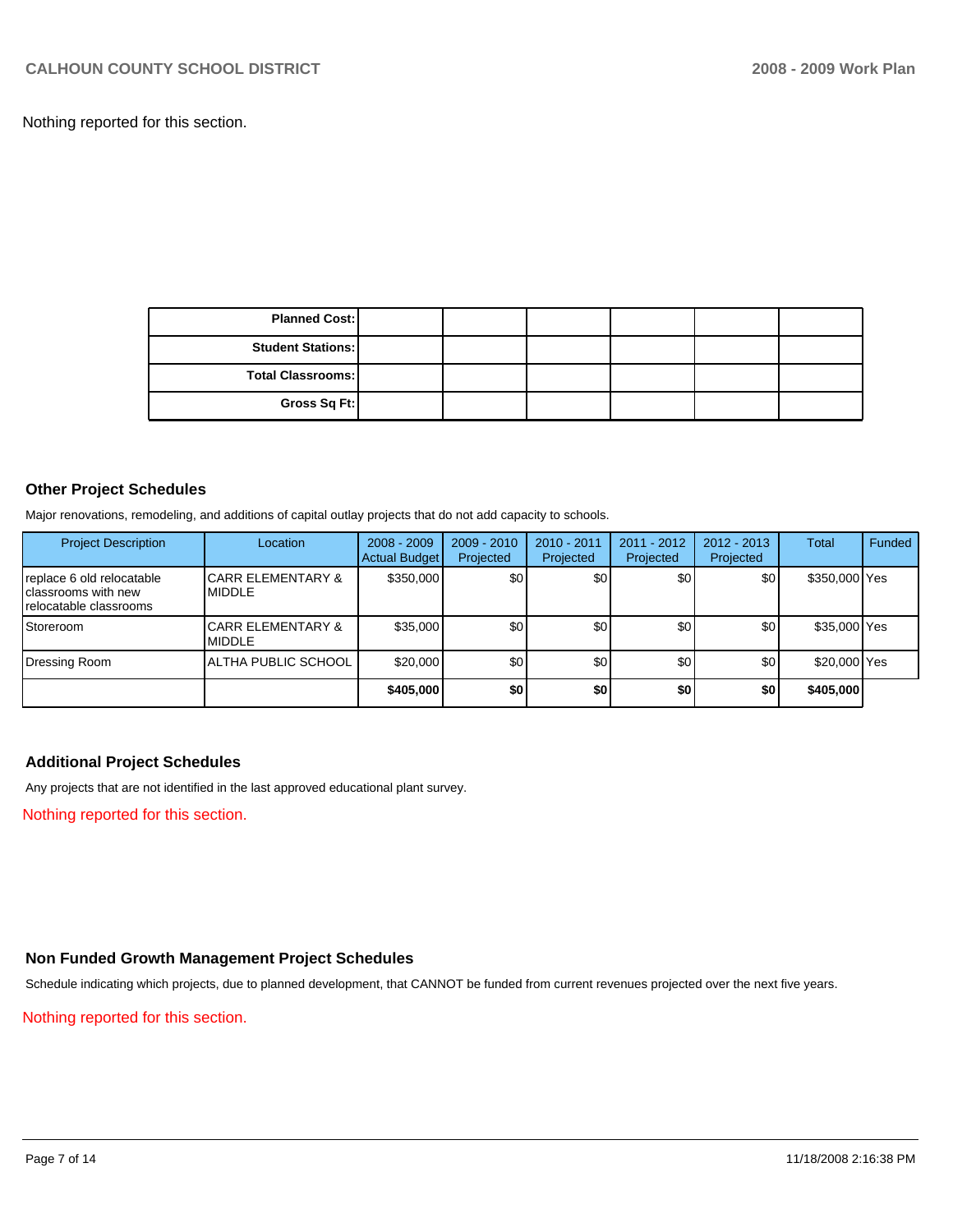## **Tracking**

## **Capacity Tracking**

| Location                      | $2008 -$<br>2009 Satis.<br>Stu. Sta. | Actual<br>$2008 -$<br><b>2009 FISH</b><br><b>Capacity</b> | Actual<br>$2007 -$<br>2008<br><b>COFTE</b> | # Class<br><b>Rooms</b> | Actual<br>Average<br>$2008 -$<br>2009 Class<br><b>Size</b> | Actual<br>$2008 -$<br>2009<br><b>Utilization</b> | <b>New</b><br>Stu.<br>Capacity | <b>New</b><br>Rooms to<br>be<br>Added/Re<br>moved | Projected<br>$2012 -$<br>2013<br><b>COFTE</b> | Projected<br>$2012 -$<br>2013<br><b>Utilization</b> | Projected<br>$2012 -$<br>2013 Class<br><b>Size</b> |
|-------------------------------|--------------------------------------|-----------------------------------------------------------|--------------------------------------------|-------------------------|------------------------------------------------------------|--------------------------------------------------|--------------------------------|---------------------------------------------------|-----------------------------------------------|-----------------------------------------------------|----------------------------------------------------|
| IBLOUNTSTOWN<br>ISENIOR HIGH  | 703                                  | 562                                                       | 431                                        | 32                      | 13                                                         | 77.00 %                                          |                                | $\Omega$                                          | 417                                           | 74.00 %                                             | 13                                                 |
| ICALHOUN ADULT<br>ISCHOOL     | 92                                   | 138                                                       |                                            | 4                       |                                                            | 4.00 %                                           |                                | $\Omega$                                          | 4                                             | 3.00 %                                              |                                                    |
| <b>IBLOUNTSTOWN MIDDLE</b>    | 466                                  | 419                                                       | 229                                        | 20                      | 11                                                         | 55.00 %                                          |                                | $\Omega$                                          | 216                                           | 52.00 %                                             | 11                                                 |
| ICARR ELEMENTARY &<br>IMIDDLE | 424                                  | 382                                                       | 286                                        | 22                      | 13                                                         | 75.00 %                                          |                                | $\Omega$                                          | 275                                           | 72.00 %                                             | 13                                                 |
| IALTHA PUBLIC SCHOOL          | 787                                  | 708                                                       | 601                                        | 43                      | 14                                                         | 85.00 %                                          |                                | $\Omega$                                          | 587                                           | 83.00 %                                             | 14                                                 |
| IBLOUNTSTOWN<br>lelementary   | 839                                  | 839                                                       | 608                                        | 15                      | 41                                                         | 72.00 %                                          | 0                              | $\Omega$                                          | 595                                           | 71.00 %                                             | 40                                                 |
|                               | 3,311                                | 3,048                                                     | 2,158                                      | 136                     | 16                                                         | 70.81 %                                          | 0                              | 0                                                 | 2,094                                         | 68.70%                                              | 15                                                 |

The COFTE Projected Total (2,094) for 2012 - 2013 must match the Official Forecasted COFTE Total (2,094 ) for 2012 - 2013 before this section can be completed. In the event that the COFTE Projected Total does not match the Official forecasted COFTE, then the Balanced Projected COFTE Table should be used to balance COFTE.

| Projected COFTE for 2012 - 2013 |       |  |  |  |  |
|---------------------------------|-------|--|--|--|--|
| Elementary (PK-3)               | 790   |  |  |  |  |
| Middle (4-8)                    | 775   |  |  |  |  |
| High (9-12)                     | 529   |  |  |  |  |
|                                 | 2,094 |  |  |  |  |

| <b>Grade Level Type</b> | <b>Balanced Projected</b><br>COFTE for 2012 - 2013 |
|-------------------------|----------------------------------------------------|
| Elementary (PK-3)       |                                                    |
| Middle (4-8)            |                                                    |
| High (9-12)             |                                                    |
|                         | 2,09                                               |

#### **Relocatable Replacement**

Number of relocatable classrooms clearly identified and scheduled for replacement in the school board adopted financially feasible 5-year district work program.

| Location                                 | $2008 - 2009$ |  | 2009 - 2010   2010 - 2011   2011 - 2012   2012 - 2013   Year 5 Total |    |
|------------------------------------------|---------------|--|----------------------------------------------------------------------|----|
| ICARR ELEMENTARY & MIDDLE                | 6             |  |                                                                      | 61 |
| <b>Total Relocatable Replacements: I</b> |               |  |                                                                      | 61 |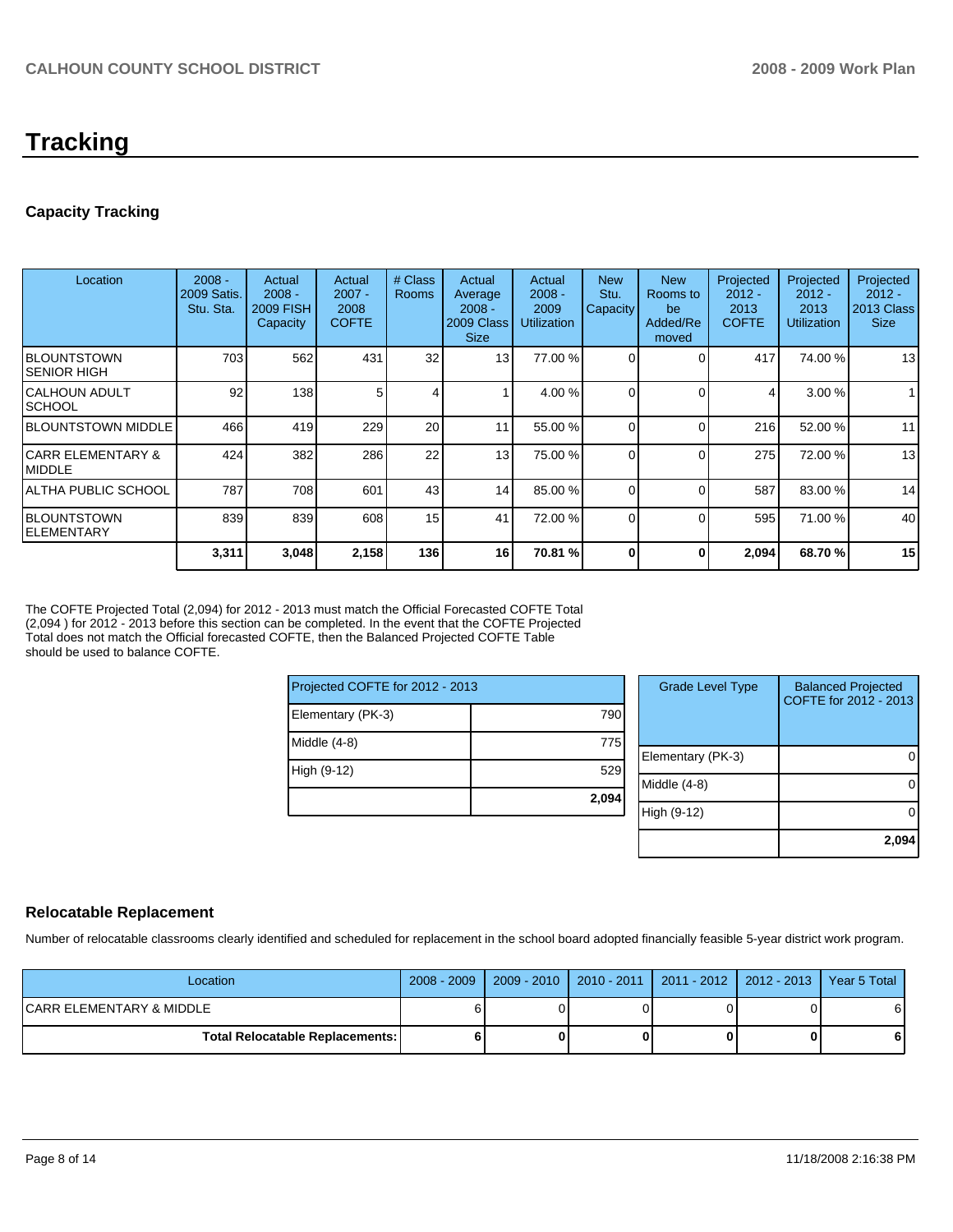## **Charter Schools Tracking**

Information regarding the use of charter schools.

Nothing reported for this section.

#### **Special Purpose Classrooms Tracking**

The number of classrooms that will be used for certain special purposes in the current year, by facility and type of classroom, that the district will, 1), not use for educational purposes, and 2), the co-teaching classrooms that are not open plan classrooms and will be used for educational purposes.

| School                               | <b>School Type</b>                   | # of Elementary<br>K-3 Classrooms | # of Middle 4-8<br><b>Classrooms</b> | # of High $9-12$<br><b>Classrooms</b> | # of $ESE$<br><b>Classrooms</b> | # of Combo<br><b>Classrooms</b> | Total<br><b>Classrooms</b> |
|--------------------------------------|--------------------------------------|-----------------------------------|--------------------------------------|---------------------------------------|---------------------------------|---------------------------------|----------------------------|
| <b>Total Educational Classrooms:</b> |                                      |                                   |                                      |                                       |                                 |                                 | 01                         |
| School                               | <b>School Type</b>                   | # of Elementary<br>K-3 Classrooms | # of Middle 4-8<br><b>Classrooms</b> | # of High $9-12$<br><b>Classrooms</b> | # of $ESE$<br><b>Classrooms</b> | # of Combo<br><b>Classrooms</b> | Total<br><b>Classrooms</b> |
|                                      | <b>Total Co-Teaching Classrooms:</b> |                                   |                                      |                                       |                                 |                                 | 01                         |

#### **Infrastructure Tracking**

**Necessary offsite infrastructure requirements resulting from expansions or new schools. This section should include infrastructure information related to capacity project schedules and other project schedules (Section 4).** 

A new Blountstown High School is proposed on the existing Blountstown High site. It is going to built with special facilities money. construction will not begin until the legislature approves the project and sends the money in July 2009.

**Proposed location of planned facilities, whether those locations are consistent with the comprehensive plans of all affected local governments, and recommendations for infrastructure and other improvements to land adjacent to existing facilities. Provisions of 1013.33(12), (13) and (14) and 1013.36 must be addressed for new facilities planned within the 1st three years of the plan (Section 5).** 

The new high school is in the comp plan for the county and the city.

**Consistent with Comp Plan?** Yes

### **Net New Classrooms**

The number of classrooms, by grade level and type of construction, that were added during the last fiscal year.

| List the net new classrooms added in the 2007 - 2008 fiscal year.                                                                                       | List the net new classrooms to be added in the 2008 - 2009 fiscal<br>year. |                                   |                                |                        |                                                                        |                                   |                                |                        |  |
|---------------------------------------------------------------------------------------------------------------------------------------------------------|----------------------------------------------------------------------------|-----------------------------------|--------------------------------|------------------------|------------------------------------------------------------------------|-----------------------------------|--------------------------------|------------------------|--|
| "Classrooms" is defined as capacity carrying classrooms that are added to increase<br>capacity to enable the district to meet the Class Size Amendment. |                                                                            |                                   |                                |                        | Totals for fiscal year 2008 - 2009 should match totals in Section 15A. |                                   |                                |                        |  |
| Location                                                                                                                                                | $2007 - 2008$ #<br>Permanent                                               | $2007 - 2008$ #<br><b>Modular</b> | $2007 - 2008$ #<br>Relocatable | $2007 - 2008$<br>Total | $2008 - 2009$ #<br>Permanent                                           | $2008 - 2009$ #<br><b>Modular</b> | $2008 - 2009$ #<br>Relocatable | $2008 - 2009$<br>Total |  |
| Elementary (PK-3)                                                                                                                                       |                                                                            |                                   |                                |                        |                                                                        |                                   |                                | $\Omega$               |  |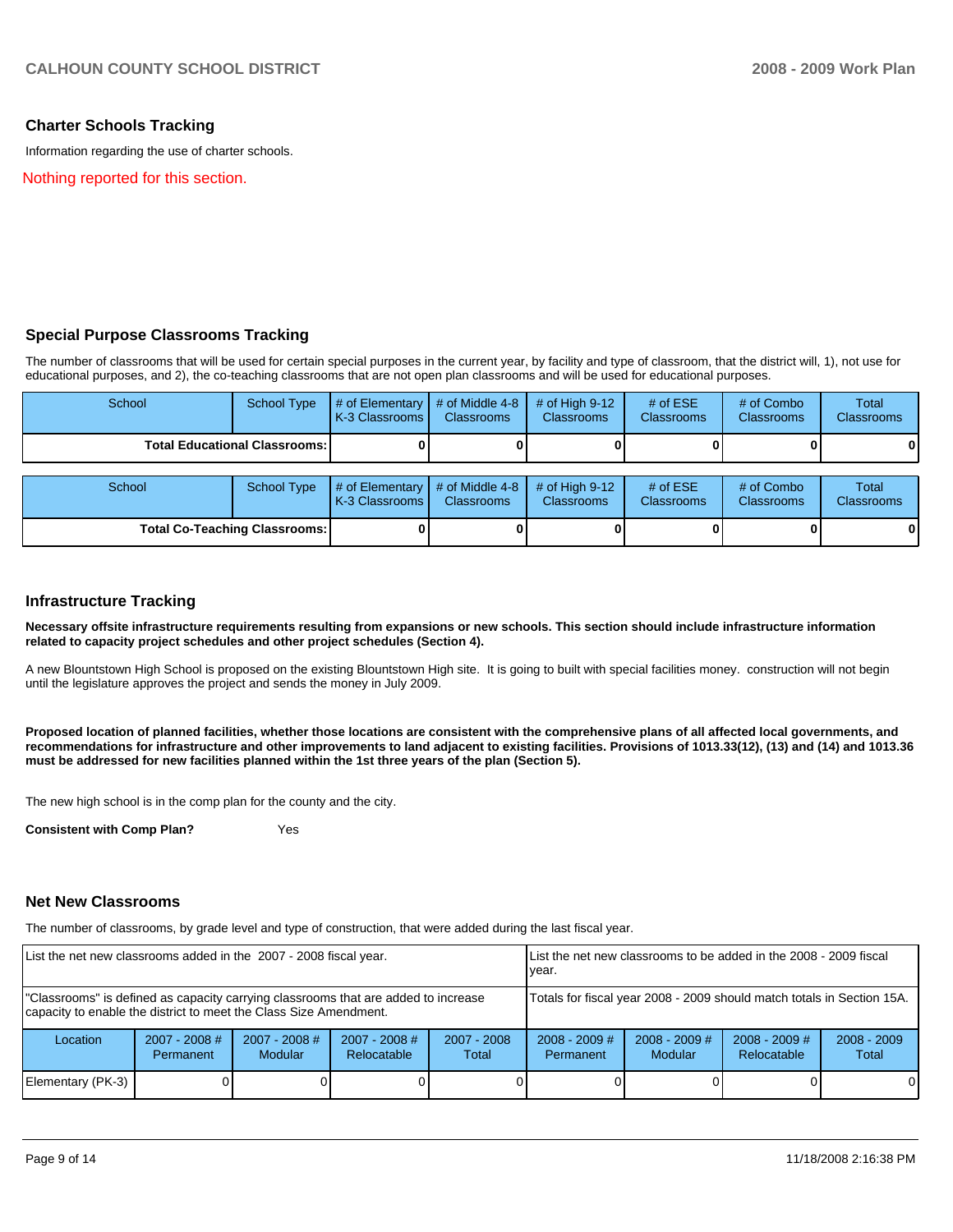| Middle (4-8) |  |  |  |  |
|--------------|--|--|--|--|
| High (9-12)  |  |  |  |  |
|              |  |  |  |  |

## **Relocatable Student Stations**

Number of students that will be educated in relocatable units, by school, in the current year, and the projected number of students for each of the years in the workplan.

| <b>Site</b>                                       | $2008 - 2009$ | $2009 - 2010$ | 2010 - 2011  | 2011 - 2012 | $2012 - 2013$ | 5 Year Average  |  |  |
|---------------------------------------------------|---------------|---------------|--------------|-------------|---------------|-----------------|--|--|
| IBLOUNTSTOWN SENIOR HIGH                          |               |               |              |             |               | 0               |  |  |
| CALHOUN ADULT SCHOOL                              |               |               |              |             |               | 0               |  |  |
| <b>IBLOUNTSTOWN MIDDLE</b>                        | 37            | 37            | 37           | 37          | 37            | 37 <sup>l</sup> |  |  |
| CARR ELEMENTARY & MIDDLE                          | 178           | 178           | 178          | 178         | 178           | 178             |  |  |
| IALTHA PUBLIC SCHOOL                              | 192           | 192           | 192          | 192         | 192           | 192             |  |  |
| <b>BLOUNTSTOWN ELEMENTARY</b>                     |               |               | <sup>0</sup> | $\Omega$    |               | $\Omega$        |  |  |
| Totals for CALHOUN COUNTY SCHOOL DISTRICT         |               |               |              |             |               |                 |  |  |
| Total students in relocatables by year.           | 407           | 407           | 407          | 407         | 407           | 407             |  |  |
| Total number of COFTE students projected by year. | 2,155         | 2,107         | 2,089        | 2,073       | 2,094         | 2,104           |  |  |
| Percent in relocatables by year.                  | 19 %          | 19 %          | 19 %         | 20 %        | 19 %          | 19 %            |  |  |

## **Leased Facilities Tracking**

Exising leased facilities and plans for the acquisition of leased facilities, including the number of classrooms and student stations, as reported in the educational plant survey, that are planned in that location at the end of the five year workplan.

| Location                            | # of Leased<br>Classrooms 2008 -<br>2009 | <b>FISH Student</b><br><b>Stations</b> | Owner | # of Leased<br>Classrooms 2012 -<br>2013 | <b>FISH Student</b><br><b>Stations</b> |
|-------------------------------------|------------------------------------------|----------------------------------------|-------|------------------------------------------|----------------------------------------|
| <b>BLOUNTSTOWN SENIOR HIGH</b>      |                                          |                                        |       |                                          |                                        |
| ICALHOUN ADULT SCHOOL               |                                          |                                        |       |                                          |                                        |
| <b>IBLOUNTSTOWN MIDDLE</b>          |                                          |                                        |       |                                          |                                        |
| <b>CARR ELEMENTARY &amp; MIDDLE</b> |                                          |                                        |       |                                          |                                        |
| <b>ALTHA PUBLIC SCHOOL</b>          |                                          |                                        |       |                                          |                                        |
| <b>BLOUNTSTOWN ELEMENTARY</b>       |                                          |                                        |       |                                          |                                        |
|                                     |                                          |                                        |       |                                          |                                        |

#### **Failed Standard Relocatable Tracking**

Relocatable units currently reported by school, from FISH, and the number of relocatable units identified as 'Failed Standards'.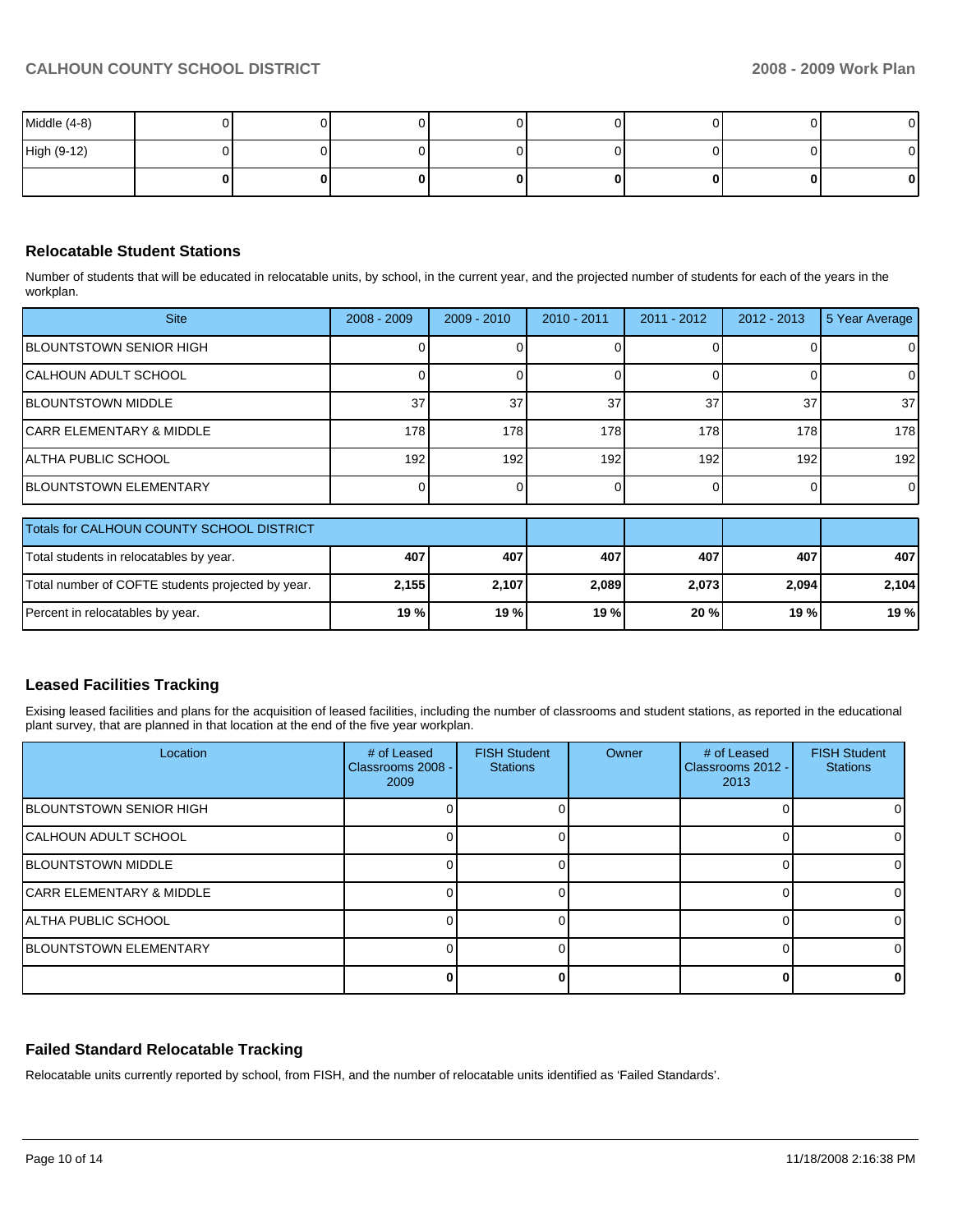Nothing reported for this section.

## **Planning**

## **Class Size Reduction Planning**

**Plans approved by the school board that reduce the need for permanent student stations such as acceptable school capacity levels, redistricting, busing, year-round schools, charter schools, magnet schools, public-private partnerships, multitrack scheduling, grade level organization, block scheduling, or other alternatives.** 

Calhoun County School Board is building a new Blountstown High School and moving Blouintstown Middle School to the old BHS to help with class size reduction.

## **School Closure Planning**

**Plans for the closure of any school, including plans for disposition of the facility or usage of facility space, and anticipated revenues.** 

Blountstown Middle School will be closed and moved to existing BHS campus.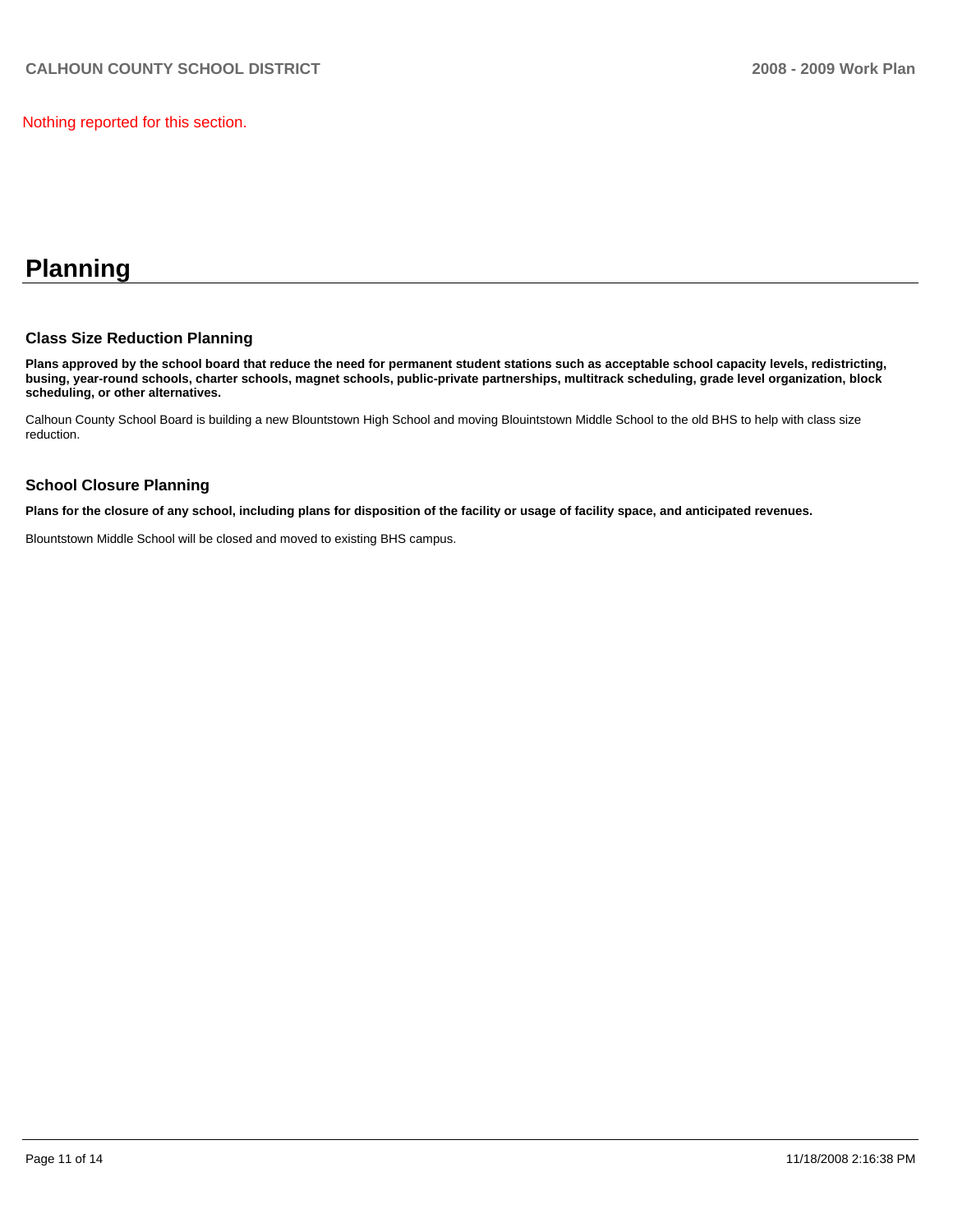## **Long Range Planning**

#### **Ten-Year Maintenance**

District projects and locations regarding the projected need for major renovation, repair, and maintenance projects within the district in years 6-10 beyond the projects plans detailed in the five years covered by the work plan.

| Project     | 2012 - 2013 / 2017 - 2018<br><b>Projected Cost</b> |
|-------------|----------------------------------------------------|
| Ireroof BHS | \$300,000                                          |
|             | \$300,000                                          |

## **Ten-Year Capacity**

Schedule of capital outlay projects projected to ensure the availability of satisfactory student stations for the projected student enrollment in K-12 programs for the future 5 years beyond the 5-year district facilities work program.

| Project        | Location, Community, Quadrant or other<br>general location | 2012 - 2013 / 2017 - 2018<br><b>Projected Cost</b> |
|----------------|------------------------------------------------------------|----------------------------------------------------|
| <b>New BHS</b> | existing BHS site                                          | \$1,000,000                                        |
|                |                                                            | \$1,000,000                                        |

## **Ten-Year Planned Utilization**

Schedule of planned capital outlay projects identifying the standard grade groupings, capacities, and planned utilization rates of future educational facilities of the district for both permanent and relocatable facilities.

| Grade Level Projections         | <b>FISH</b><br>Student<br><b>Stations</b> | <b>Actual 2007 -</b><br><b>2008 FISH</b><br>Capacity | Actual<br>$2007 -$<br>2008<br><b>COFTE</b> | Actual 2007 - 2008<br><b>Utilization</b> | Actual 2008 - 2009 / 2017 - 2018 new<br>Student Capacity to be added/removed | Projected 2017<br><b>2018 COFTE</b> | $\lvert$ - Projected 2017 -<br>2018 Utilization |
|---------------------------------|-------------------------------------------|------------------------------------------------------|--------------------------------------------|------------------------------------------|------------------------------------------------------------------------------|-------------------------------------|-------------------------------------------------|
| Elementary - District<br>Totals | 839                                       | 839                                                  | 607.51                                     | 72.47 %                                  |                                                                              | 630                                 | 75.09 %                                         |
| Middle - District Totals        | 466                                       | 419                                                  | 229.00                                     | 54.65 %                                  | 250                                                                          | 260                                 | 38.86 %                                         |
| High - District Totals          | 1.914                                     | 1.652                                                | .316.89                                    | 79.72 %                                  | 135                                                                          | 1.292                               | 72.30 %                                         |
| Other - ESE, etc                | 92                                        | 138                                                  | 4.92                                       | 3.62%                                    |                                                                              | 92                                  | 66.67 %                                         |
|                                 | 3,311                                     | 3,048                                                | 2,158.32                                   | 70.81 %                                  | 385                                                                          | 2,274                               | 66.24 %                                         |

#### **Ten-Year Infrastructure Planning**

**Proposed Location of Planned New, Remodeled, or New Additions to Facilities in 06 thru 10 out years (Section 28).** 

Apply for special facilities money for new Pre-K--12 school at AHS. Build high school facilities at AHS.(2011-2012). Apply for special facility money to build new Carr Elem. and Middle School (2014-2015). Ronovate or replace old buildings at new BMS site (2017).

Plans for closure of any school, including plans for disposition of the facility or usage of facility space, and anticipated revenues in the 06 thru 10 out **years (Section 29).**